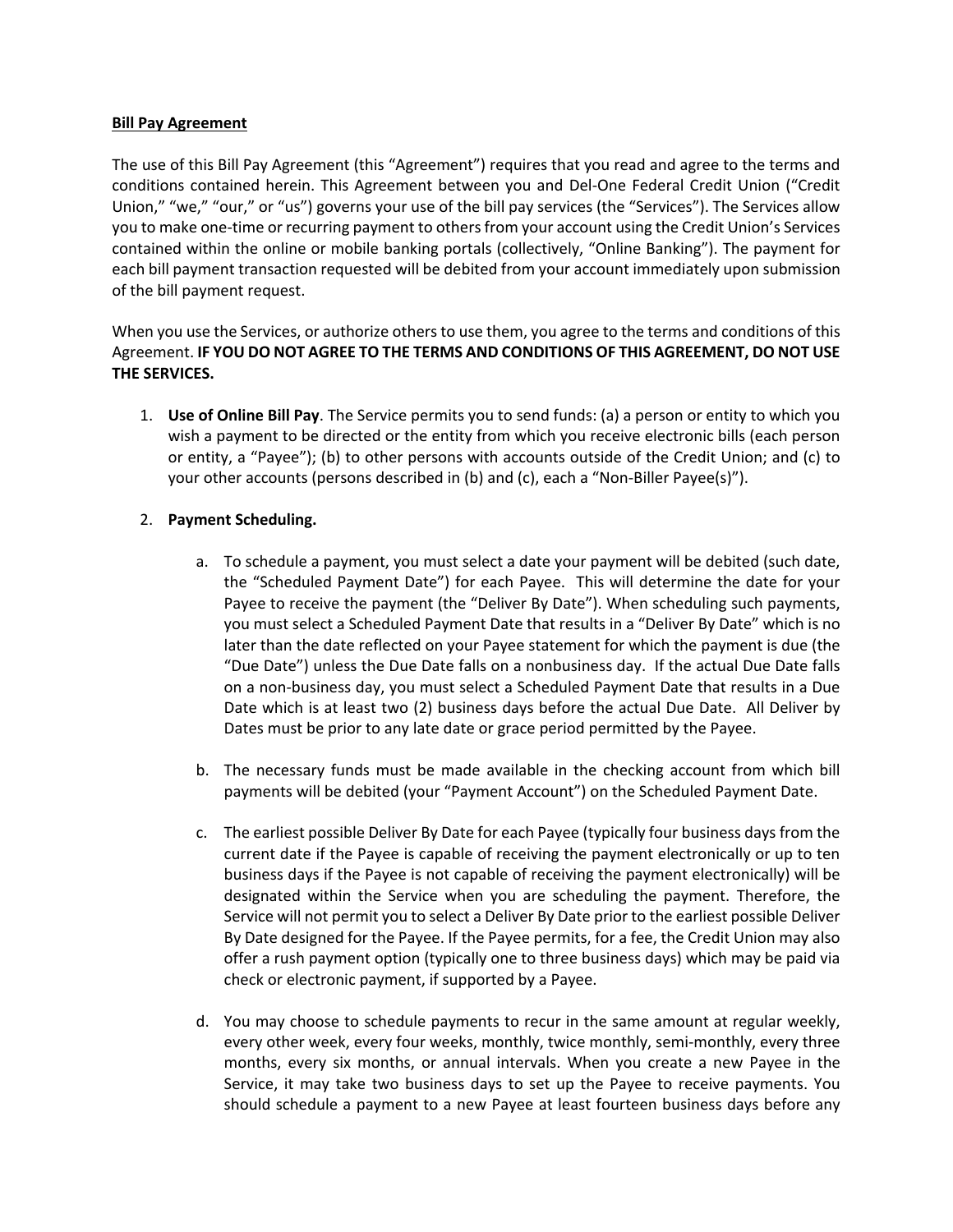payment Due Date, to allow the Service time to set up the Payee and verify information about your account with the Payee.

- e. For all subsequent payments, you agree to allow at least four to fourteen days between the Scheduled Payment Date and the payment Due Date.
- f. If the Online Banking session during which you schedule a payment or transfer ends by 5:00pm ET on a business day, the Service will be considered to have received it on that day. Otherwise, it will be considered received on the following business day.
- 3. **Prohibited Transactions.** You agree not to use or attempt to use the Service: (a) to engage in any illegal purpose or activity or to violate any applicable law, rule or regulation, (b) to breach any contract or agreement by which you are bound, (c) to engage in any internet or online gambling transaction, whether or not gambling is legal in any applicable jurisdiction, (d) to engage in any activity or business that would result in you being or becoming a "money service business" as defined in Bank Secrecy Act and its implementing regulations, or (e) to engage in any transaction or activity that is not specifically authorized and permitted by this Agreement. You acknowledge and agree that the Credit Union has no obligation to monitor your use of the Service for transactions and activity that are impermissible or prohibited under the terms of this Agreement; provided, however, that Credit Union reserves the right to decline to execute any transaction or activity that Credit Union believes violates the terms of this Agreement. PAYMENTS TO PAYEES AND NON-BILLER PAYEES OUTSIDE OF THE UNITED STATES OR ITS TERRITORIES ARE PROHIBITED THROUGH THE SERVICE.

# 4. **Payment Authorization and Payment Remittance.**

- a. By providing the Service with names, contact information, and/or account information of Payees and Non-Biller Payees to whom you wish to direct payments, you authorize the Service to follow the information provided by you to the Service for a payment to be made to a Payee or Non-Biller Payee (such as, but not limited to, Payee/Non-Biller Payee name, Payee/Non-Biller Payee contact information, Payee/Non-Biller Payee account number, and Scheduled Payment Date) (such information, "Payment Instructions") that it receives through the payment system. In order to process payments more efficiently and effectively, the Service may edit or alter payment data or data formats in accordance with Payee/Non-Biller Payee directives.
- b. When any payment or other online service generates items to be charged to your Payment Account, you agree that the Service may debit your Payment Account without requiring your signature on the item and without prior notice to you.
- c. When the Service receives a Payment Instruction, you authorize the Service to debit your Payment Account and remit funds on your behalf so that the funds arrive as close as reasonably possible to the Deliver By Date.
- d. You also authorize the Service to credit your Payment Account for payments returned to the Service by the United States Postal Service, Payee or Non-Biller Payee, or payments remitted to you on behalf of another authorized user of the Service.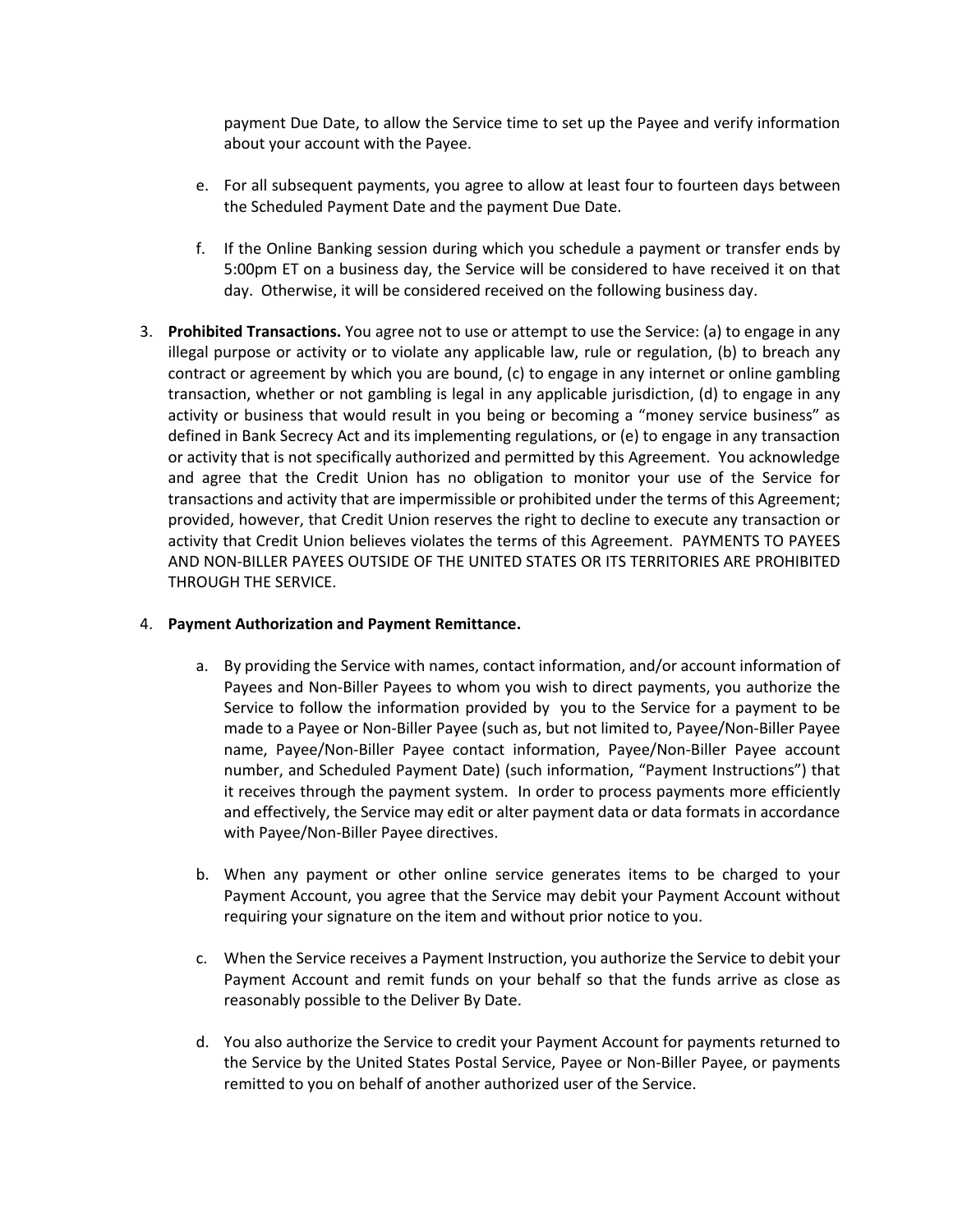- e. The Service will use its best efforts to make all your payments properly. However, the Service shall incur no liability if the Service is unable to complete any payments initiated by you because of the existence of any one or more of the following circumstances:
	- i. If your Payment Account does not contain sufficient funds to complete the transaction or the transaction would exceed the credit limit of your overdraft account;
	- ii. The payment processing center is not working properly and you know or, to the extent reasonably practicable, have been advised by the Service about the malfunction before you execute the transaction;
	- iii. You have not provided the Service with the correct Payment Account information, or the correct name, address, phone number, email address, or account information for the Payee or Non-Biller Payee; and/or,
	- iv. Circumstances beyond control of the Service (such as, but not limited to, fire, flood, or interference from an outside force) prevent the proper execution of the transaction.

Provided none of the foregoing exceptions are applicable and you have a consumer account, if the Service causes an incorrect amount of funds to be removed from your Payment Account or causes funds from your Payment Account to be directed to a Payee which does not comply with your Payment Instructions, the Service shall be responsible for returning the improperly transferred funds to your Payment Account, and for directing to the proper Payee any previously misdirected transactions, and, if applicable, for any late payment related charges.

Provided none of the foregoing exceptions are applicable, and you have a business account, liability of the Service and the Credit Union will be set forth in Section 5, below.

# 5. **Additional Provisions Applicable Only to Business Accounts.**

- a. **Protecting Your Login Credentials.** You agree that the Credit Union may send notices and other communications to the current address shown in our records, whether or not that address includes a designation for delivery to the attention of any particular individual. You further agree that the Credit Union will not be responsible or liable to you in any way if information is intercepted by an unauthorized person, either in transit or at your place of business. You agree to: (i) keep your user name and password ("Login Credentials") secure and strictly confidential; (ii) instruct each person to whom you have authorized to have user Login Credentials that he or she is not to disclose it to any unauthorized person; and (iii) immediately notify us and select new Login Credentials if you believe your user Login Credentials have become known to an unauthorized person.
- b. **The Credit Union will have no liability to you for any unauthorized payment or transfer made using your user Login Credentials before you have notified us of possible unauthorized use and the Credit Union has had a reasonable opportunity to act on that notice.** The Credit Union may suspend or cancel your Login Credentials without receiving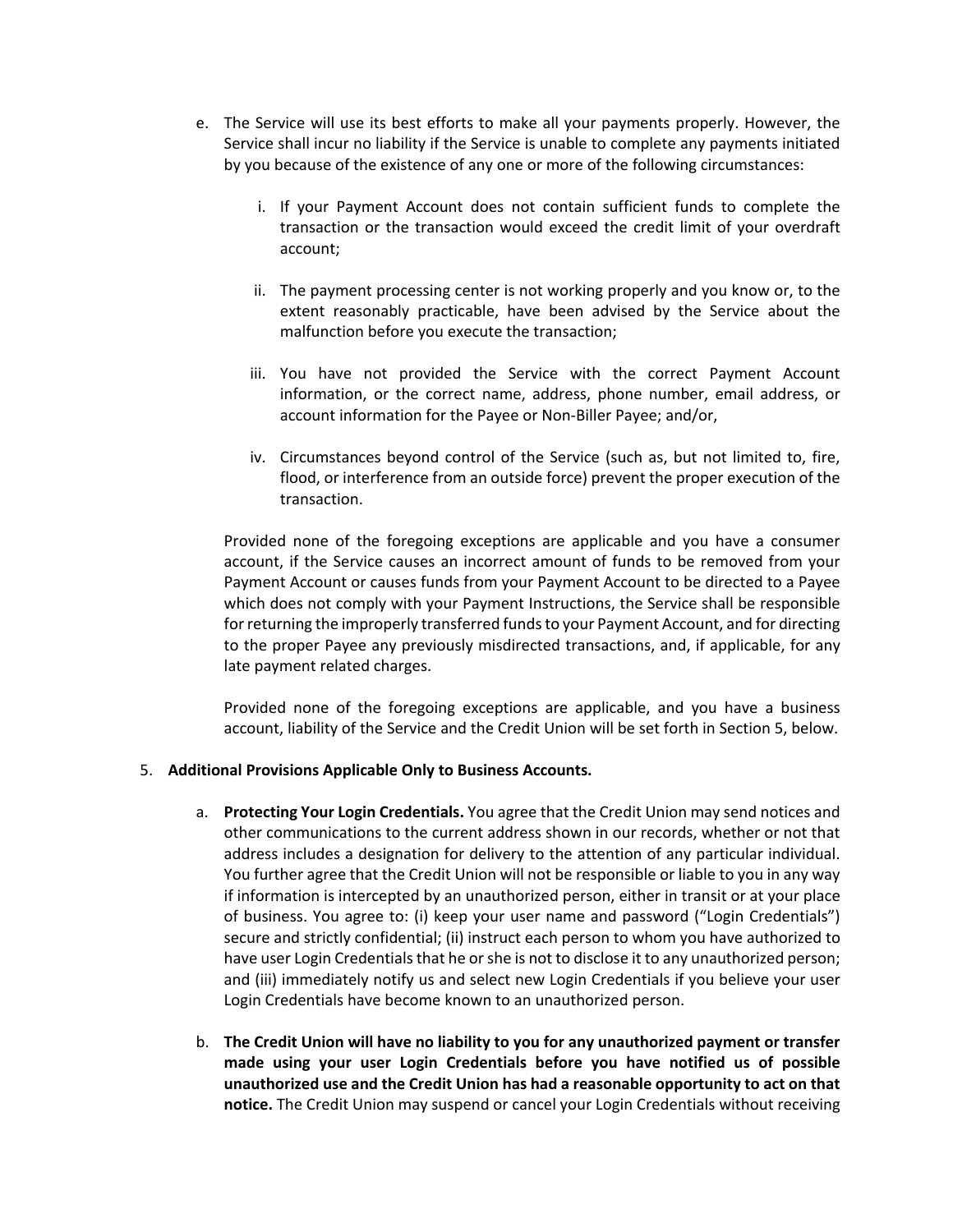such notice from you if we suspect that your user Login Credentials are being used in an unauthorized or fraudulent manner. The Credit Union will have no liability for such suspension or cancellation.

- c. **Acknowledgement of Commercially Reasonable Security Procedures.1** By using Online Banking, you acknowledge and agree that you have been provided with a disclosure of the security procedures for electronic banking transactions, and that said security procedures are commercially reasonable. You agree to be bound by instructions, whether authorized or unauthorized, which the Credit Union implements in compliance with these procedures, unless you have given the Credit Union prior notice of possible unauthorized use as described above (and we had a reasonable opportunity to act on such notice).
- d. **Limitations of the Credit Union's Liability**. If the Credit Union fails or delays in making a payment or transfer pursuant to your instructions, or if the Credit Union makes a payment or transfer in an erroneous amount that is less than the amount per your instructions, unless otherwise required by law, the Credit Union's liability shall be limited to interest on the amount that the Credit Union failed to timely pay or transfer, calculated from the date on which the payment or transfer was to be made until the date it was actually made or you canceled the instructions. The Credit Union may pay such interest either to you or the intended recipient of the payment or transfer, but in no event will we be liable to both parties, and the Credit Union's payment to either party will fully discharge any obligation to the other. If the Credit Union makes a payment or transfer in an erroneous amount that exceeds the amount per your instructions, or if the Credit Union permits an unauthorized payment or transfer after the Credit Union has had a reasonable time to act on a notice from you of possible unauthorized use as described above, unless otherwise required by law, the Credit Union's liability will be limited to a refund of the amount erroneously paid or transferred, plus interest thereon from the date of the payment or transfer to the date of the refund, but in no event to exceed sixty (60) days' interest. If the Credit Union becomes liable to you for interest compensation under this Agreement or applicable law, such interest shall be calculated based on the average federal funds rate at the Federal Reserve Credit Union in the district where the Credit Union is headquartered for each day interest is due, computed on the basis of a 360-day year. **Unless otherwise required by law, in no event will the Credit Union be liable to you for special, indirect or consequential damages including, without limitation, lost profits or attorney's fees, even if we are advised in advance of the possibility of such damages.**
- 6. **Payment Methods.** The Service reserves the right to select the method in which to remit funds on your behalf to your Payee or Non-Biller Payee. These payment methods may include, but may not be limited to, an electronic payment, an electronic to check payment, or a laser draft payment.
- 7. **Payment Cancellation Requests.** You may cancel or edit any scheduled payment (including recurring payments) by following the directions within the Service. There is no charge for canceling or editing a scheduled payment. Once the Service has begun processing a payment it cannot be cancelled or edited, therefore a stop payment request must be submitted.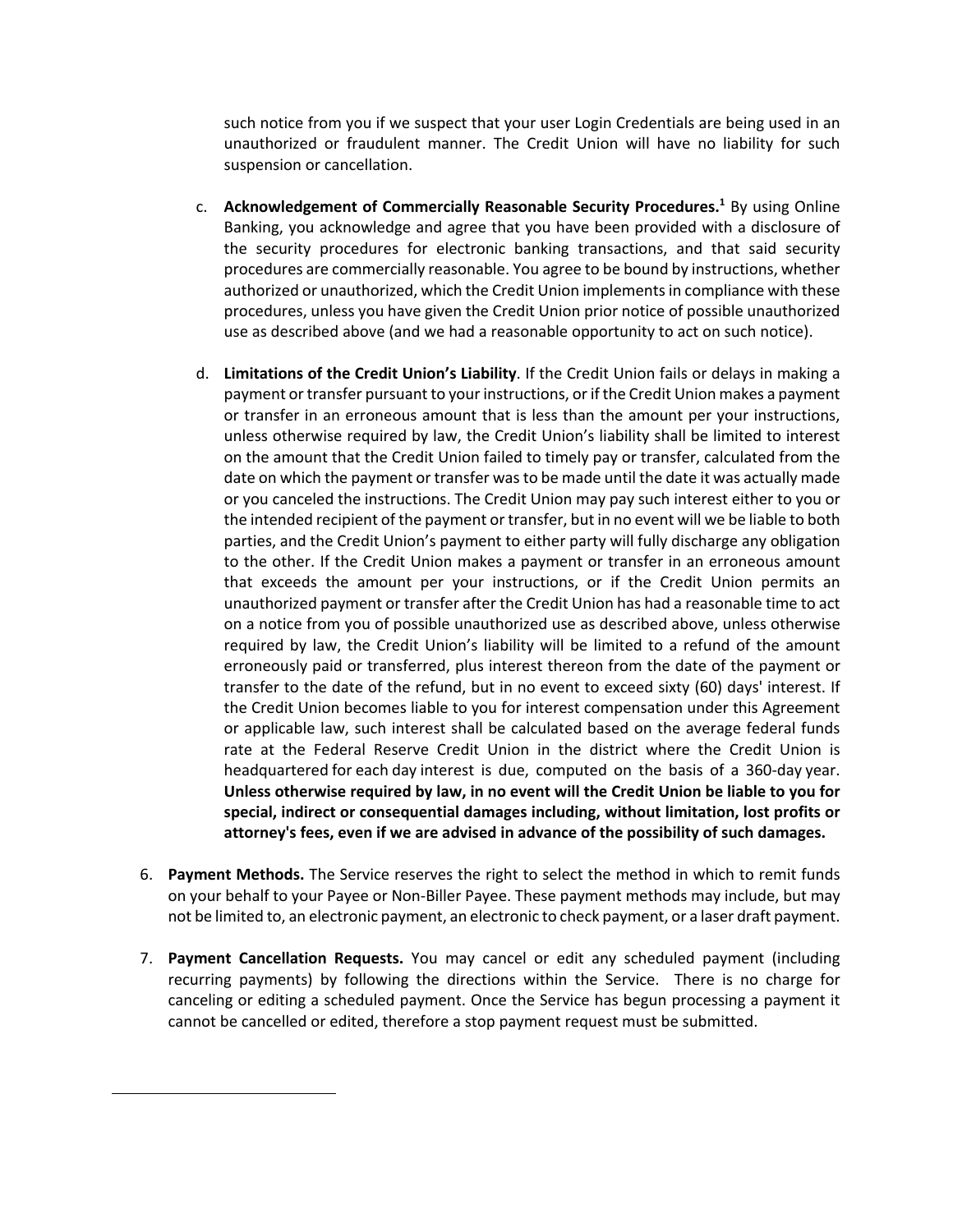- 8. **Stop Payment Requests.** The Service's ability to process a stop payment request will depend on the payment method and whether or not a check has cleared. The Service may also not have a reasonable opportunity to act on any stop payment request after a payment has been processed. If you desire to stop any payment that has already been processed, you must contact the Credit Union at 302-739-4496. Although the Service will make every effort to accommodate your request, the Service will have no liability for failing to do so. The Service may also require you to present your request in writing within fourteen (14) days. The charge for each stop payment request will be the current charge for such service as set out in the Fee Schedule.
- 9. **Exception Payments.** Tax payments and court ordered payments may be scheduled through the Service, however such payments are discouraged and *will be scheduled at your own risk*. In no event shall the Service or Credit Union be liable for any claims or damages resulting from your scheduling of these types of payments. The Service and Credit Union have no obligation to research or resolve any claim resulting from an exception payment. All research and resolution for any misapplied, mis-posted or misdirected payments will be the sole responsibility of you and not of the Service or Credit Union.
- 10. **Bill Delivery and Presentment**. This feature is for the presentment of electronic bills only and it is your sole responsibility to contact your Payees directly if you do not receive your statements. In addition, if you elect to activate one of the Service's electronic bill options, you also agree to the following:
	- a. **Information Provided to the Payee**. The Service is unable to update or change your personal information such as, but not limited to, name, address, phone numbers and email addresses, with the electronic Payee. Any changes will need to be made by contacting the Payee directly. Additionally, it is your responsibility to maintain all usernames and passwords for all electronic Payee sites. You also agree not to use someone else's information to gain unauthorized access to another person's bill. The Service may, at the request of the Payee, provide to the Payee your e-mail address, service address, or other data specifically requested by the Payee at the time of activating the electronic bill for that Payee, for purposes of the Payee informing you about bill information.
	- b. **Activation.** Upon activation of the electronic bill feature the Service may notify the Payee of your request to receive electronic billing information. The presentment of your first electronic bill may vary from Payee to Payee and may take up to sixty (60) days, depending on the billing cycle of each Payee. Additionally, the ability to receive a paper copy of your statement(s) is at the sole discretion of the Payee. While your electronic bill feature is being activated it is your responsibility to keep your accounts current. Each electronic Payee reserves the right to accept or deny your request to receive electronic bills.
	- c. **Authorization to Obtain Bill Data**. Your activation of the electronic bill feature for a Payee shall be deemed by the Credit Union to be your authorization for the Credit Union to obtain bill data from the Payee on your behalf. For some Payees, you will be asked to provide the Credit Union with your user name and password for that Payee. By providing the Credit Union with such information, you authorize the Credit Union to use the information to obtain your bill data.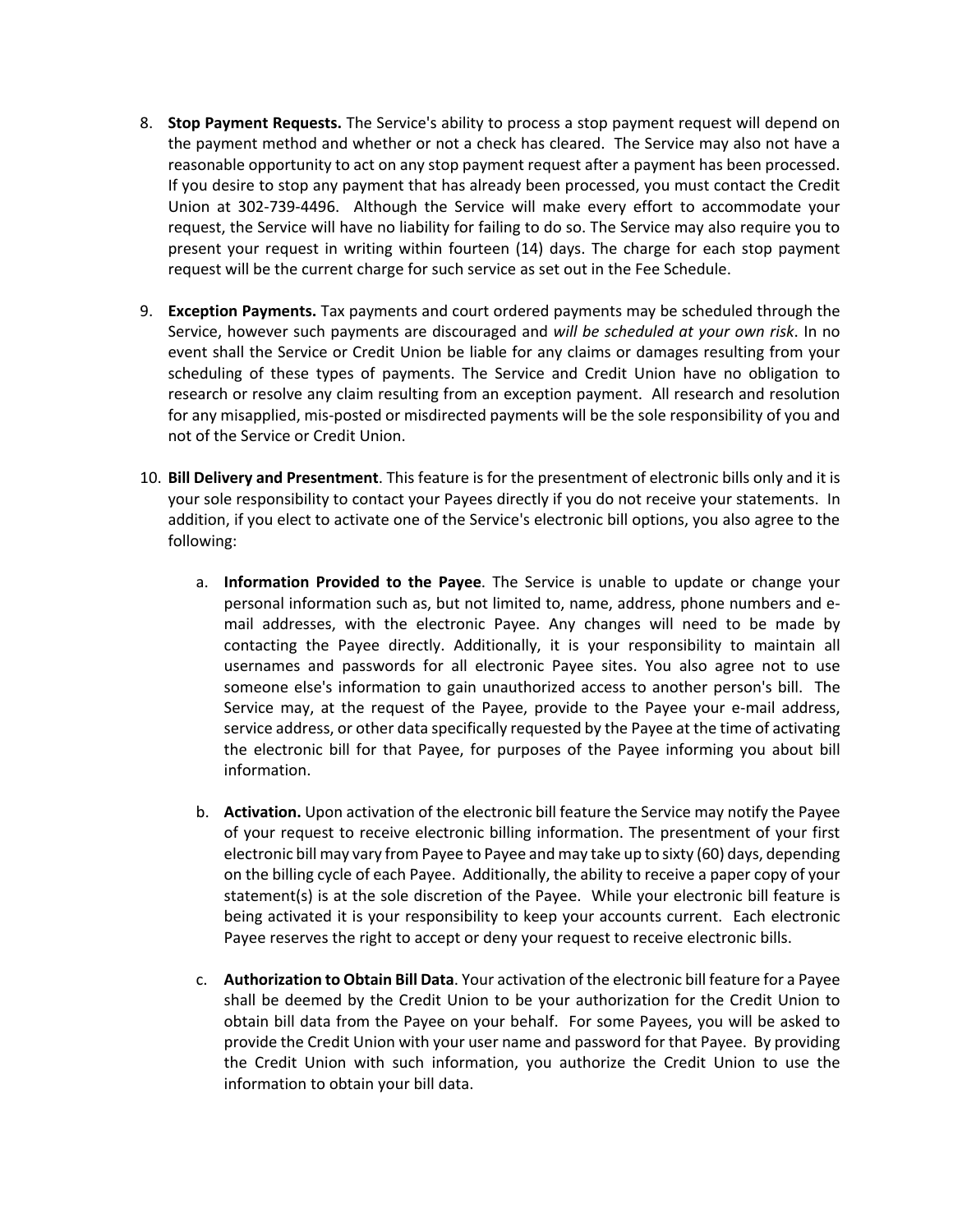- d. **Notification.** The Service will use its best efforts to present all of your electronic bills promptly. In addition to notification within the Service, the Service may send an e-mail notification to the e-mail address listed for your account. It is your sole responsibility to ensure that this information is accurate. In the event you do not receive notification, it is your responsibility to periodically logon to the Service and check on the delivery of new electronic bills. The time for notification may vary from Payee to Payee. You are responsible for ensuring timely payment of all bills.
- e. **Cancellation of Electronic Bill Notification**. The electronic Payee reserves the right to cancel the presentment of electronic bills at any time. You may cancel electronic bill presentment at any time. The timeframe for cancellation of your electronic bill presentment may vary from Payee to Payee. It may take up to sixty (60) days, depending on the billing cycle of each Payee. The Service will notify your electronic Payee(s) as to the change in status of your account and it is your sole responsibility to make arrangements for an alternative form of bill delivery. The Service will not be responsible for presenting any electronic bills that are already in process at the time of cancellation.
- f. **Non-Delivery of Electronic Bill(s).** You agree to hold the Service harmless should the Payee fail to deliver your statement(s). You are responsible for ensuring timely payment of all bills. Copies of previously delivered bills must be requested from the Payee directly.
- g. **Liability to Payees**. This Agreement does not alter your liability or obligations that currently exist between you and your Payees.
- 11. **Disclaimer of Warranties. YOU ACKNOWLEDGE AND AGREE THAT THE SERVICE, ANY THIRD PARTY SOFTWARE MADE AVAILABLE TO YOU THROUGH THE CREDIT UNION, AND ANY RELATED UPDATES OR UPGRADES, ARE MADE AVAILABLE TO YOU THROUGH THE CREDIT UNION ON AN "AS IS" AND "AS AVAILABLE" BASIS. THE CREDIT UNION MAKES NO REPRESENTATIONS OR WARRANTIES OF ANY KIND TO YOU, WHETHER EXPRESS OR IMPLIED, REGARDING THE SERVICE OR ANY THIRD PARTY SOFTWARE, INCLUDING, WITHOUT LIMITATION, ANY IMPLIED WARRANTIES OF MERCHANTABILITY OR FITNESS FOR A PARTICULAR PURPOSE, ACCURACY OR COMPLETENESS, OR FREEDOM FROM INFRINGEMENT OR MALICIOUS SOFTWARE OR CODE, COMPUTER VIRUS OR WORM, OR OTHER DISABLING ROUTINE, AND THE CREDIT UNION HEREBY DISCLAIMS ALL SUCH WARRANTIES. WITHOUT LIMITING THE GENERALITY OF THE FOREGOING, THE CREDIT UNION DISCLAIMS ANY REPRESENTATIONS OR WARRANTIES THAT THE SERVICE OR ANY THIRD PARTY SOFTWARE WILL OPERATE ON AN UNINTERRUPTED OR ERROR-FREE BASIS. THE CREDIT UNION SHALL NOT HAVE ANY LIABILITY TO YOU OF ANY KIND ARISING OUT OF YOUR SELECTION OR USE OR NON-USE OF THE THIRD PARTY SOFTWARE OR ANY OTHER ALTERNATIVE PRODUCTS OR SERVICES, AND IN NO EVENT SHALL YOU BE ENTITLED TO RECOVER ANY DAMAGES AGAINST THE CREDIT UNION OF ANY KIND ARISING OUT OF YOUR USE OF THE SERVICE OR YOU SELECTION OR USE OR NON-USE OF THE THIRD PARTY SOFTWARE OR ANY OTHER ALTERNATIVE PRODUCTS OR SERVICES, INCLUDING DIRECT, INDIRECT, CONSEQUENTIAL, EXEMPLARY OR SPECIAL DAMAGES (WHETHER IN CONTRACT, TORT OR OTHERWISE), EVEN IF YOU HAVE ADVISED THE CREDIT UNION OF THE POSSIBILITY OF SUCH DAMAGES. NOTHING IN THE FOREGOING IS INTENDED TO ALTER ANY RIGHT OR REMEDY YOU MAY BE ENTITLED TO PURSUANT TO ANY WRITTEN AGREEMENT BETWEEN YOU AND THE APPLICABLE THIRD PARTY VENDOR OF ANY APPLICABLE THIRD PARTY TOOL.**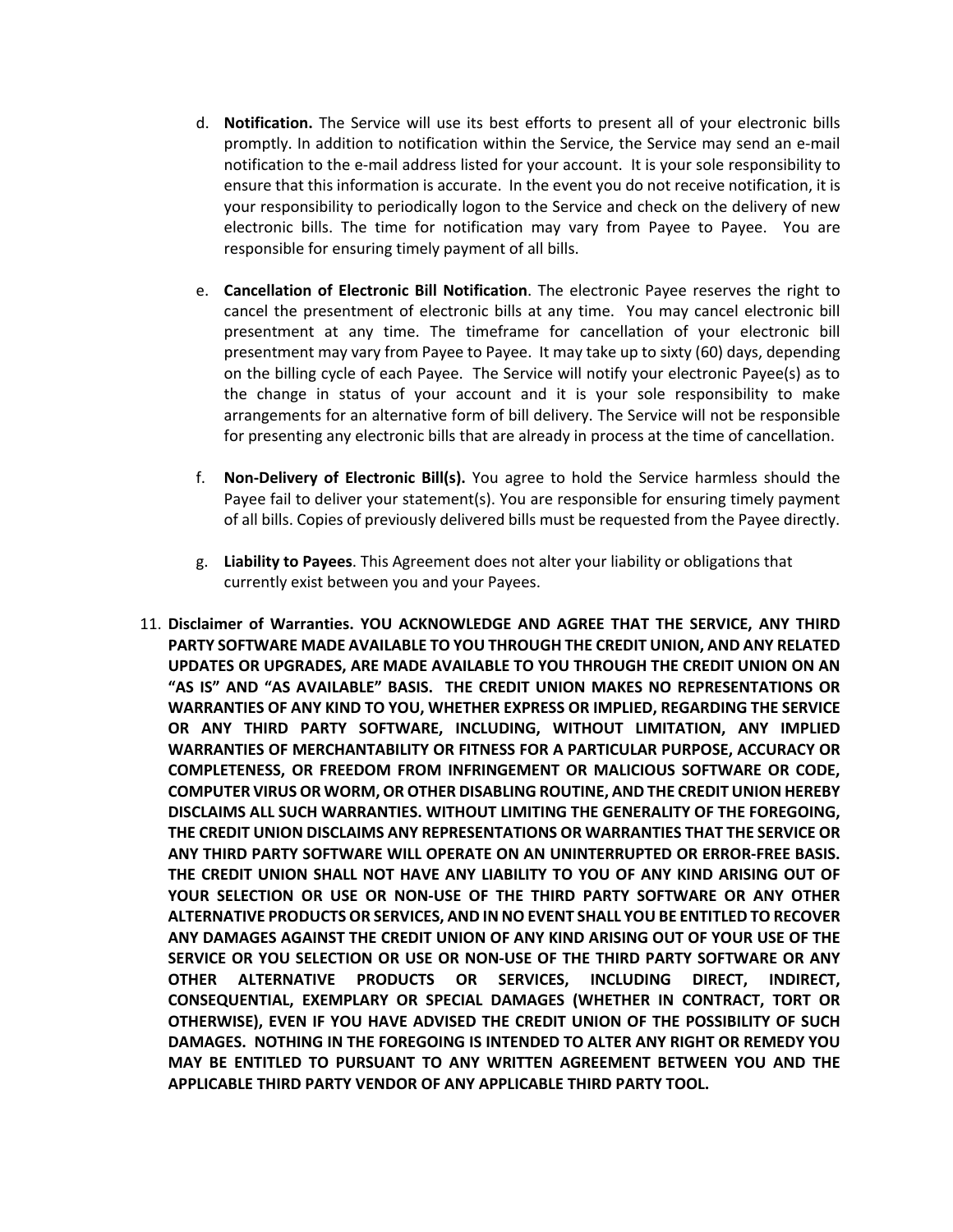**IN NO EVENT SHALL WE OR OUR AFFILIATES OR SERVICE PROVIDERS OR THE EMPLOYEES OR CONTRACTORS OF ANY OF THESE BE LIABLE FOR ANY CLAIM ARISING FROM OR RELATED TO THE SERVICE THAT YOU DO NOT STATE IN WRITING IN A COMPLAINT FILED WITH A COURT OF COMPETENT JURISDICTION WITHIN TWO (2) YEARS OF THE DATE THAT THE EVENT GIVING RISE TO THE CLAIM OCCURRED. THESE LIMITATIONS WILL APPLY TO ALL CAUSES OF ACTION, WHETHER ARISING FROM BREACH OF CONTRACT, TORT (INCLUDING NEGLIGENCE) OR ANY OTHER LEGAL THEORY.** 

**THE FOREGOING TERMS OF THIS AGREEMENT SHALL CONSTITUTE THE SERVICE PROVIDERS AND THE CREDIT UNION'S ENTIRE LIABILITY AND YOUR EXCLUSIVE REMEDY. IN NO EVENT SHALL THE SERVICE PROVIDER OR THE CREDIT UNION BE LIABLE FOR ANY DIRECT, INDIRECT, SPECIAL, INCIDENTAL, CONSEQUENTIAL, OR EXEMPLARY DAMAGES, INCLUDING LOST PROFITS (EVEN IF ADVISED OF THE POSSIBILITY THEREOF) ARISING IN ANY WAY OUT OF THE INSTALLATION, USE, OR MAINTENANCE OF THE EQUIPMENT, SOFTWARE, AND/OR THE SERVICE.**

- 12. **Disclosure of Account Information to Third Parties.** It is our general policy to treat your account information as confidential. However, the Credit Union and/or the Service will disclose information to third parties about your account or the transactions you make ONLY in the following situations:
	- a. Where it is necessary for completing transactions;
	- b. Where it is necessary for activating additional services;
	- c. In order to verify the existence and condition of your account to a third party, such as a credit bureau or Payee;
	- d. To a consumer reporting agency for research purposes only;
	- e. In order to comply with a governmental agency or court orders; or
	- f. If you give us your written permission.
- 13. **Service Fees and Additional Charges.** Any applicable fees will be charged regardless of whether the Service was used during the billing cycle. There may be a charge for additional transactions and other optional services. All such fees are detailed on our Fee Schedule. You agree to pay such charges and authorize the Service to deduct the calculated amount from your designated Payment Account for these amounts and any additional charges that may be incurred by you. Any financial fees associated with your standard deposit accounts will continue to apply. You are responsible for any and all telephone access fees and/or Internet service fees that may be assessed by your telephone and/or Internet service provider.
- 14. **Failed or Returned Transactions.** In using the Service, you are requesting the Service to make payments for you from your Payment Account. If we are unable to complete the transaction for any reason associated with your Payment Account (for example, there are insufficient funds in your Payment Account to cover the transaction), the transaction will not be completed. In some instances, you will receive a return notice from the Service. In such case, you agree that: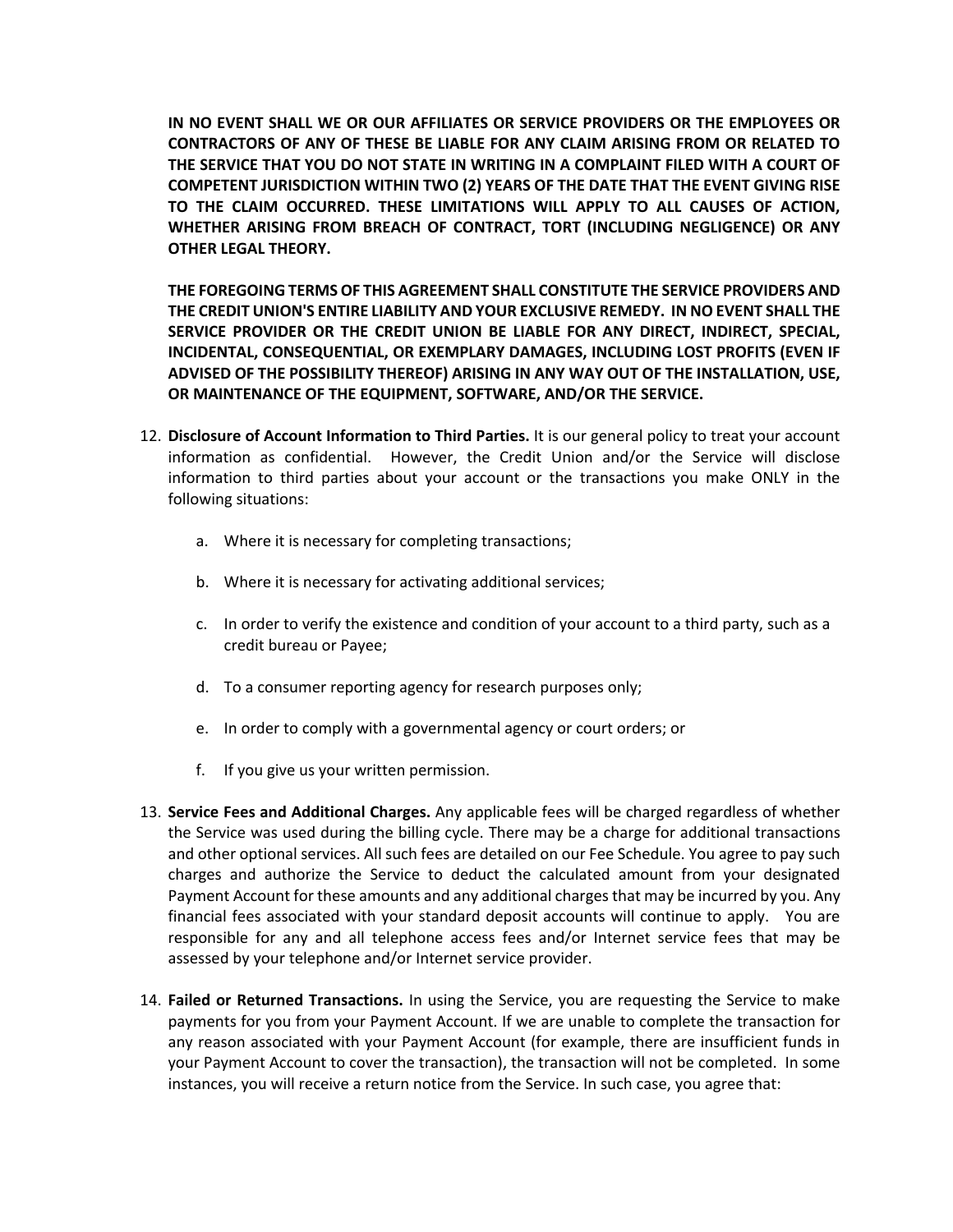- a. You will reimburse the Service immediately upon demand the transaction amount that has been returned to the Service;
- b. You will reimburse the Service for any fees imposed by us as a result of the return;
- c. You will reimburse the Service for any fees it incurs in attempting to collect the amount of the return from you; and,
- d. The Service is authorized to report the facts concerning the return to any credit reporting agency.
- 15. **Address or Banking Changes.** It is your sole responsibility to ensure that the contact information in your user profile is current and accurate. This includes, but is not limited to, name, address, phone numbers and email addresses. All changes made are effective immediately for scheduled and future payments paid from the updated Payment Account information. The Service is not responsible for any payment processing errors or fees incurred if you do not provide accurate Payment Account or contact information.
- 16. **Payee/Non-Biller Payee Limitation.** The Service reserves the right to refuse to pay any Payee or Non-Biller Payee to whom you may direct a payment. The Service will notify you promptly if it decides to refuse to pay a Payee or Non-Biller Payee designated by you. This notification is not required if you attempt to make a prohibited payment or an exception payment under this Agreement.
- 17. **Returned Payments.** In using the Service, you understand that Payees/Non-Biller Payees and/or the United States Postal Service may return payments to the Service for various reasons such as, but not limited to, Payee's/Non-Biller Payee's forwarding address expired; Payee/Non-Biller Payee account number is not valid; Payee/Non-Biller Payee is unable to locate account; or Payee/Non-Biller Payee account is paid in full. The Service will use its best efforts to research and correct the returned payment and return it to your Payee/Non-Biller Payee, or void the payment and credit your Payment Account. You may receive communication from the Service.
- 18. **Information Authorization.** Your enrollment in the Service may not be fulfilled if the Service cannot verify your identity or other necessary information. If your account was added online the Service may issue offsetting debits and credits to your accounts used for external transfers within the Service, and require confirmation of such from you in order to verify ownership of your Payment Account(s). You agree that the Service reserves the right to obtain financial information regarding your account from a Payee orthe Credit Union (for example, to resolve payment posting problems or for verification).
- 19. **Term and Termination.** Your Service will become effective on the date that you enroll an account for the use of the Service and shall remain in full force and effect until termination in accordance with the following provisions:
	- a. **Termination for Cause**: The Service or the Credit Union may immediately terminate your use of the Service without notice under the following conditions: (a) You do not pay any fee required by any agreement you have with the Credit Union or the Service, (b) you do not comply with this Agreement or other agreements governing your accounts, including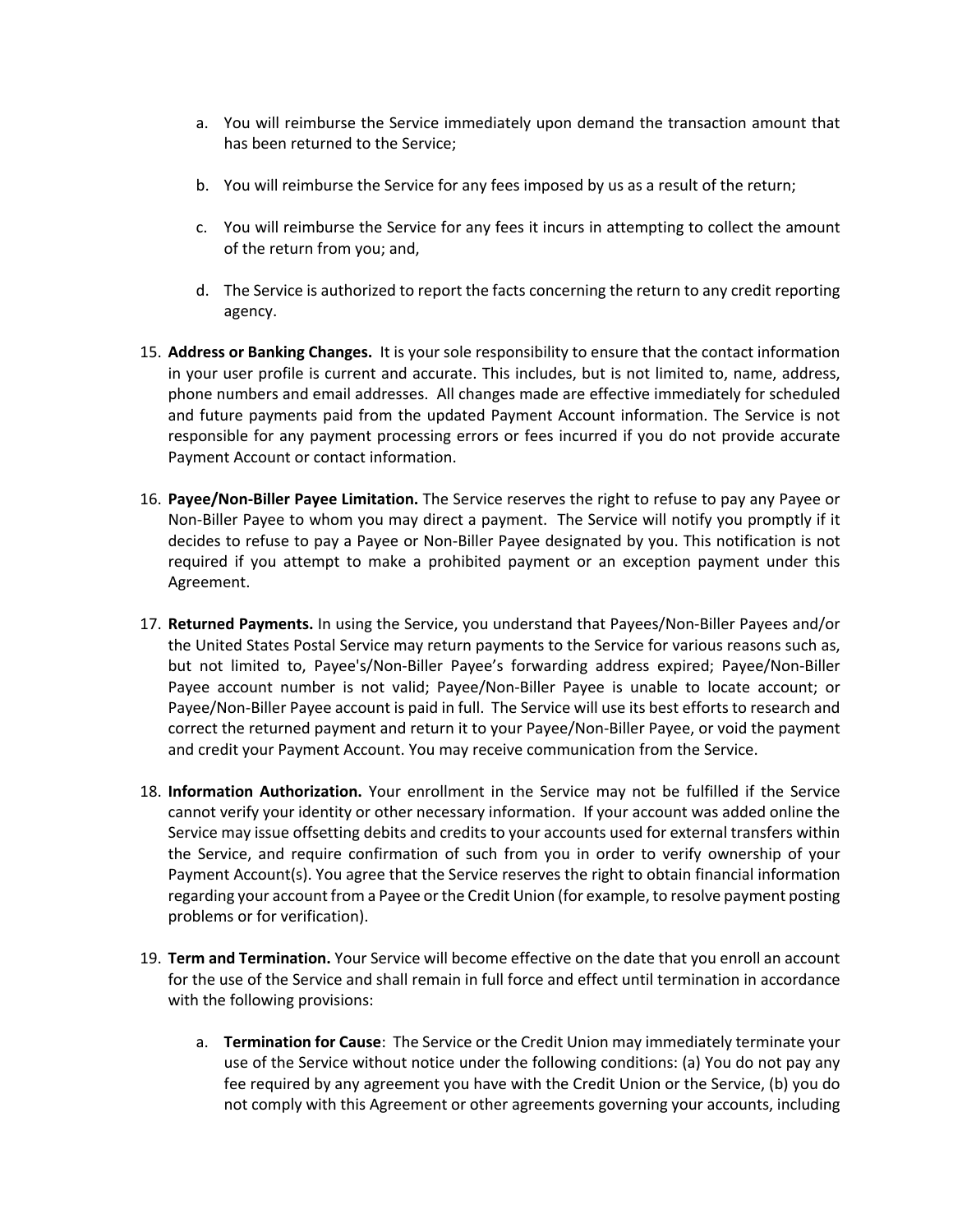your Payment Accounts, (c) your accounts are not maintained in good standing, or (d) your account is inactive for a period of 120 days.

b. **Termination for Convenience**: The Credit Union may terminate the Service at any time without prior notice and with or without cause, including, without limitation, in the event that you violate this Agreement or close your Payment Account. If more than one person can access a Service, the Credit Union reserves the absolute right to terminate all access to the Services upon the request of the account owner, any account co-owner, or any other person authorized to access the account. To terminate the Service, you must notify the Credit Union and provide your name, address, the Payment Accounts, that you wish to discontinue use of the Service, and the termination date of the Service. When the Service is terminated, any prescheduled bill payment will also be terminated. Your final charge for the Service will be assessed at the end of your statement cycle for each account. The Credit Union and the Service shall be given a minimum of three (3) business days to effect the termination. During that time, you will remain responsible for any pending bill Payment Instructions of record with the Service. You may terminate the Service by:

Calling: 302-739-4496

Writing to the Credit Union at: 270 Beiser Boulevard, Dover, DE 19904

- 20. **Availability of the Bill Pay Service.** Access to the Service is generally available 24 hours a day, 7days a week, except during maintenance periods and during periods when access to the Service is temporarily interrupted as a result of power outages, equipment and/or software malfunctions or failures. The Credit Union will not be liable under this Agreement for failure to provide access. Subject to applicable law, we reserve the right to modify, suspend, or terminate access to all or any part of the Service at any time and for any reason without notice or refund of previously incurred fees. To the extent reasonably practicable, the Credit Union will attempt to notify you by posting a notice on our website in the event of any technical difficulties or other occurrence that may impede access to the Services for a prolonged period of time.
- 21. **Third Party Software, Tools, and Services.** The Credit Union is providing you with the means to access the third party Service under this Agreement (the "Third Party Software"). Such Third Party Software may be located at a site owned or controlled by such third parties. Except as provided by applicable law, you agree that protecting your personal information other than in the Credit Union's internal systems is solely your responsibility and not the responsibility of the Credit Union, that the Credit Union is under no obligation to provide you with any such Third Party Software, and that in providing or arranging for access to the Third Party Software, the Credit Union is not assuming any responsibility or liability whatsoever, nor is the Credit Union suggesting or offering or creating any security procedures.
- 22. **End User License Agreement.** The Agreement applies to your use of the Services and applies to your access to the Services. You understand that some of the Services contemplated by this Agreement are provided by third parties. The Credit Union shall not be liable for any Services provided by such third parties. This Agreement shall be your license to use the Services provided by the Credit Union or such third parties.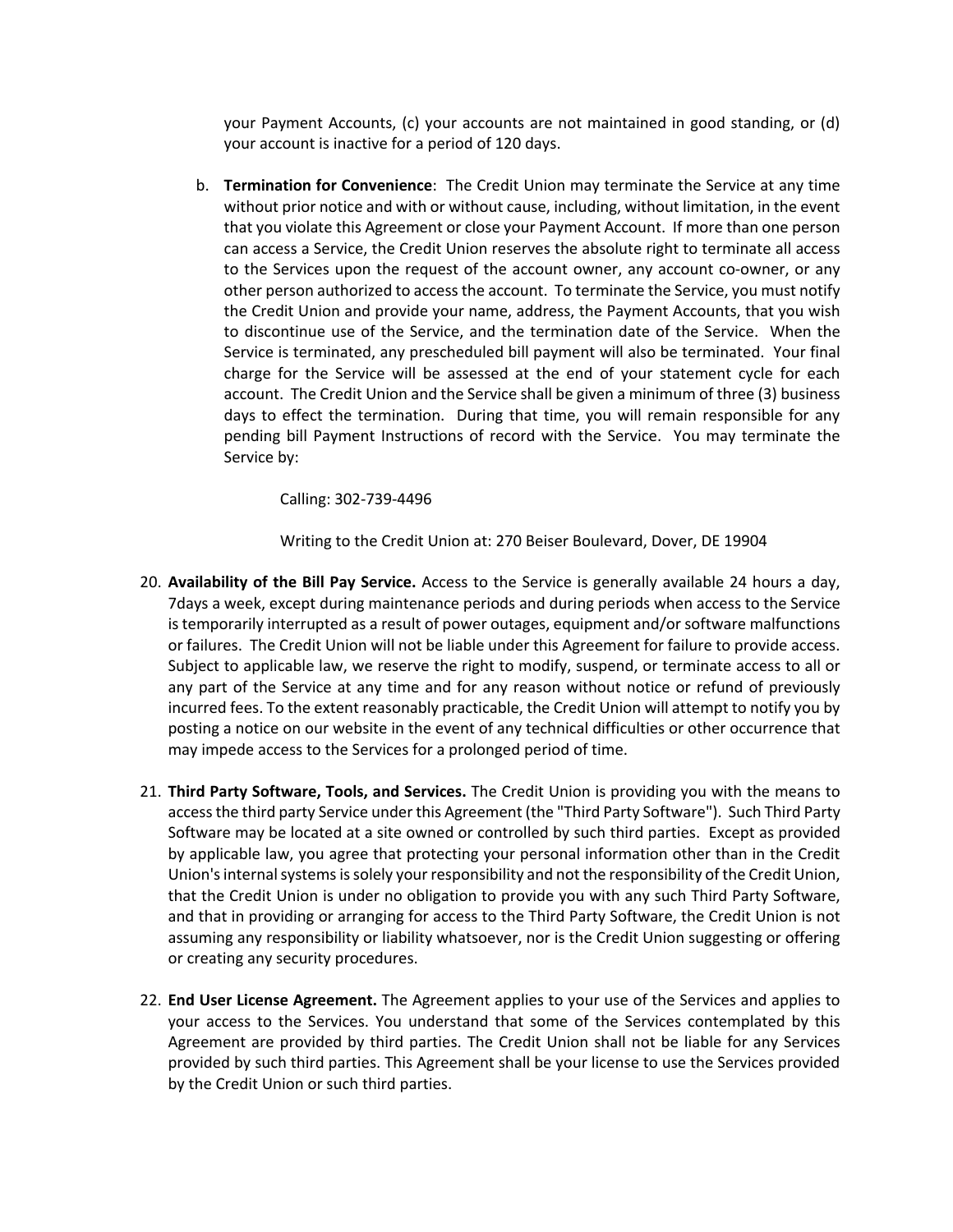- a. The Services are owned and operated by the Credit Union or its affiliates, licensors and/or third party service providers (the "Credit Union Parties") and unless otherwise indicated, all designs, text, images, videos, graphics, software and other content and materials appearing in the Services (collectively, "Content") are the property of the Credit Union or the Credit Union Parties, and protected, without limitation, by U.S. and foreign copyright, trademark and other intellectual property laws. All trademarks, service marks, trade names, logos and other indicia of origin (collectively, "Marks") appearing in the Services are the property of the Credit Union or the Credit Union Parties. You may not make any use of any Content or Marks without the prior written consent of the Credit Union. No Content from the Services may be copied, reproduced, republished, uploaded, posted, transmitted, or distributed in any way.
- b. In using or accessing the Service you agree: (1) not to use the Service for fraudulent purposes; (2) not to "spam" others or "phish" for others' personal information; (3) not to create or use a false identity; (4) not to disrupt or interfere with the security of, "deeplink", attempt to obtain unauthorized access to or otherwise abuse, the Service or affiliated or linked websites; (5) not to disrupt or interfere with any other user's enjoyment of the Service; (6) not to use, frame or utilize framing techniques to enclose any Marks or other proprietary information (including Content); (7) not to use meta tags or any other "hidden text" utilizing a Mark ; and (8) not to use the Service in a manner that is defamatory, inaccurate, profane, threatening, invasive of a person's privacy, violates any third party proprietary rights, or is in violation of any law or regulation.
- c. The Service may contain links to third party websites and services, over which the Credit Union has no control. You acknowledge and agree that the Credit Union does not endorse, verify, or make any representations regarding these third party websites and services and is not responsible for the availability of, and any liability arising from, any such third party websites and services. The Credit Union is not liable to you or any other party for any loss or damage which may be incurred by you as a result of these third party websites and services.
- d. The Credit Union reserves the right, without notice and at its sole discretion, to suspend or terminate your ability to access or use the Service, and to block or prevent future access to and use of the Service for any reason. The Credit Union may, in its sole discretion, terminate, change, modify, suspend, make improvements to or discontinue any or all aspects of the Service, temporarily or permanently, at any time with or without notice to you. You agree that the Credit Union shall not be liable to you or to any third party for any such modification, suspension or discontinuance.

# 23. **Electronic Disclosures and Communications.**

a. Unless otherwise required by applicable law or pursuant to your written request, in the event that we are required to provide a notice or other communication to you in writing, that notice or other communication may be sent to you electronically to your email address as reflected in the Credit Union's then current records.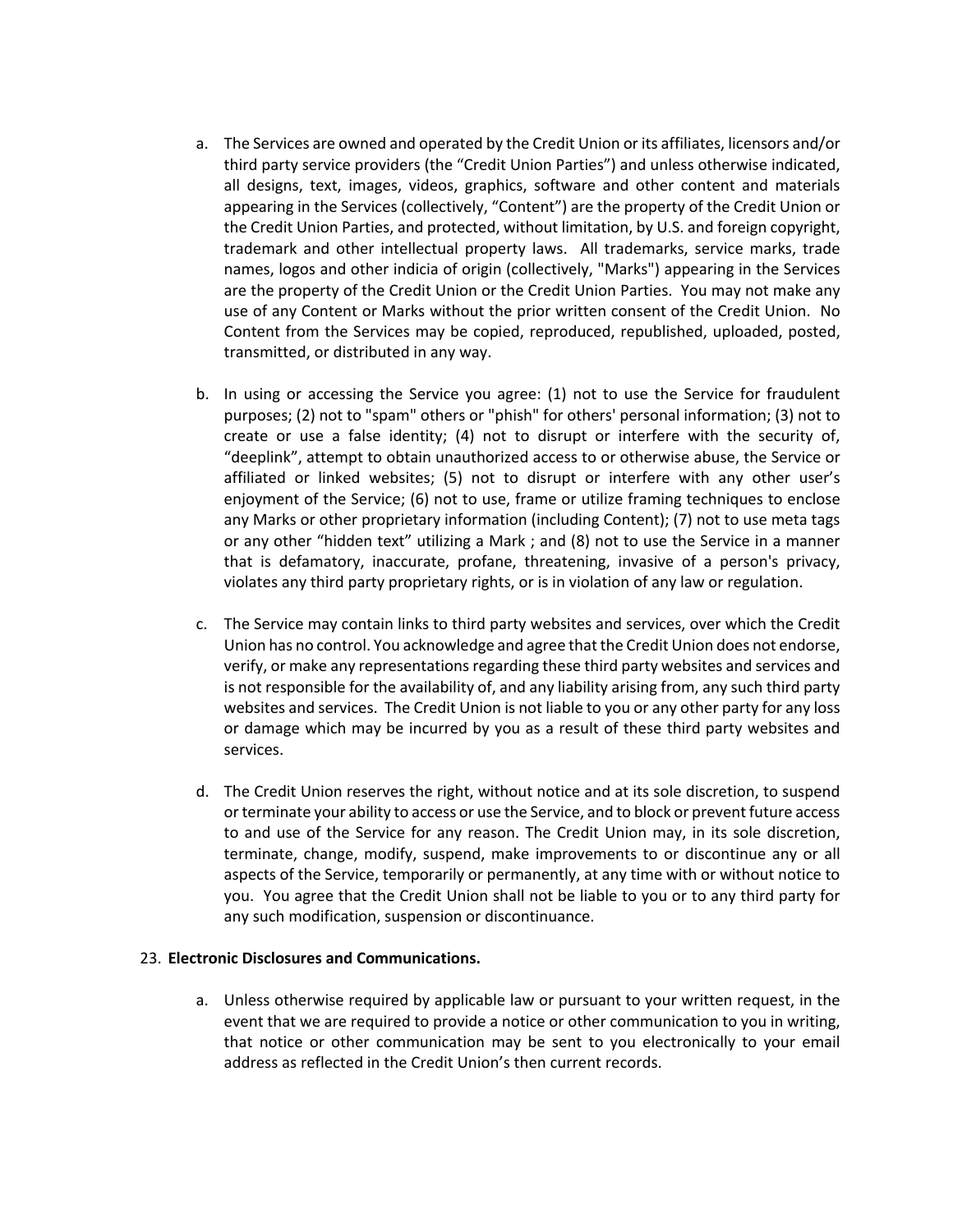b. You agree that the Credit Union may send notices and information about our products or services to you electronically, to the extent allowed by law. Any notice the Credit Union gives you concerning the Service is effective when the Credit Union sends you an electronic message or when the Credit Union mails or delivers the notice to you at the address we have for you in the Credit Union's records. The Credit Union may also display a notice to you within the Service. Any notice the Credit Union sends you will be deemed to have been received by you within three days of being sent. If any of your accounts has more than one co-owner, notice to any one co-owner will be considered effective notice to all. You may request a paper copy of the information up to sixty (60) days after receiving the Credit Union's electronic message. Subject to applicable law, updates to this Agreement, as well as all disclosures, notices and other communications regarding the Service will be provided to you within the Service. You can obtain free copies of any of these documents by contacting the Credit Union at 302-739-4496 during business hours.

# 24. **Miscellaneous.**

a. **Age Requirements.** By entering into this Agreement, you are certifying that you are at least 18 years of age or older. You agree to comply with all applicable laws and regulations in connection with the Service.

#### b. **Security; Reliance on Your Instructions.**

- i. **Your Role in Preventing Misuse.** You understand the importance of your role in preventing misuse of your accounts, including your Payment Accounts and the Service and you agree to promptly examine your periodic paper and/or electronic statement for each of your accounts as soon as you receive it. This obligation is in addition to any obligations you have in your agreements related to your account or other agreements to promptly review your statements and report errors.
- ii. **Confidentiality of Information.** You agree to protect the confidentiality of your account and account number, your user ID and password, your challenge questions and answers, your Personal Identification Number (PIN), and your personal identification information, such as your driver's license number and social security number. You understand that personal identification information by itself or together with information related to your account, may allow unauthorized access to your account. Your user ID and password are intended to provide security against unauthorized entry and access to your accounts. Data transferred via the Services utilizes identification technology to verify that the sender and receiver of the system transmissions can be appropriately identified by each other. Notwithstanding our efforts to insure that the system is secure, you acknowledge that the Internet is inherently insecure and that all data transfers, including electronic mail, occur openly on the Internet and potentially can be monitored and read by others. We cannot and do not warrant that all data transfers utilizing the Services, or e-mail transmitted to and from us, will not be monitored and read by others.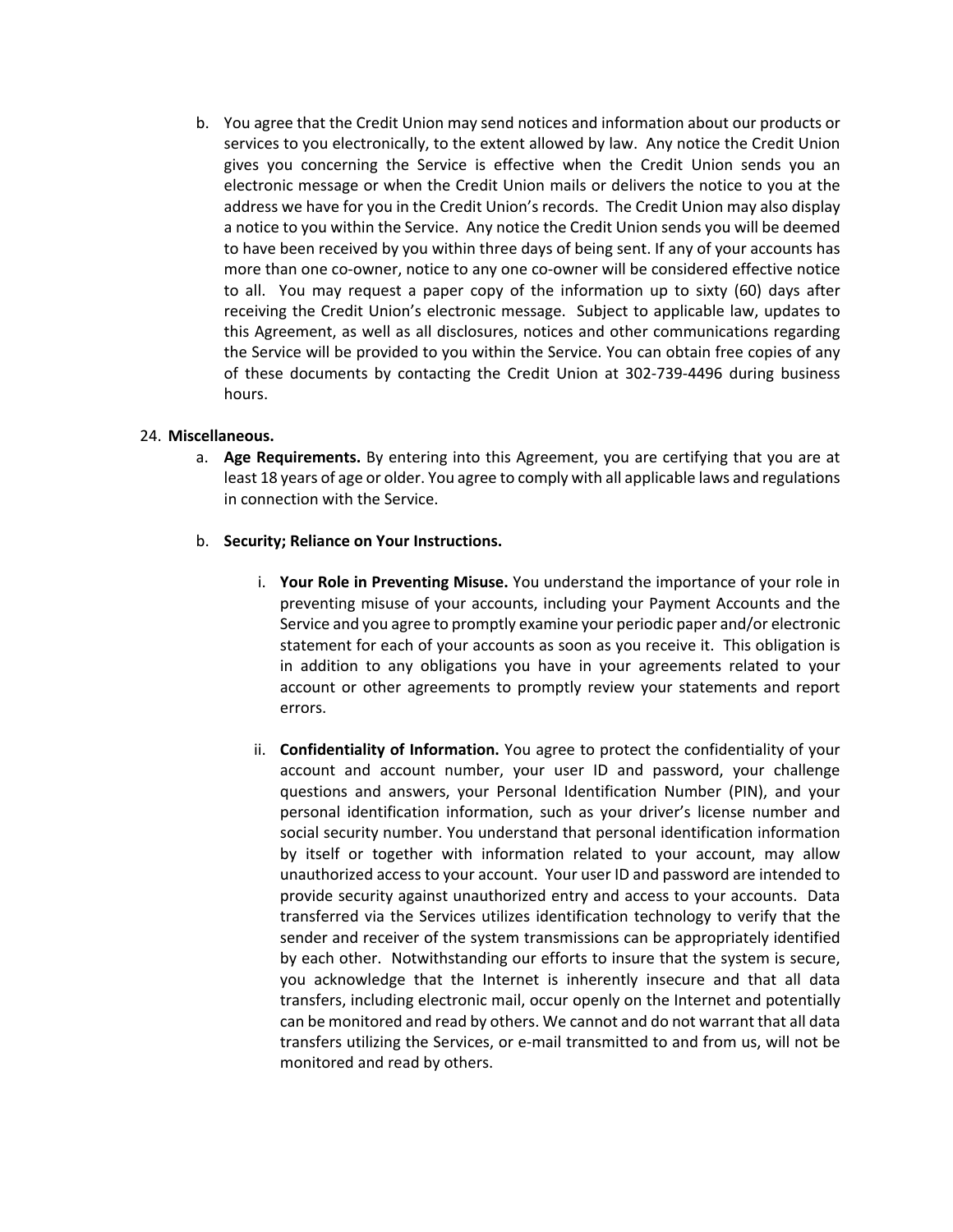- iii. **The Credit Union will rely and act on instructions we receive through Online Banking.** You are responsible and liable for all transactions to the extent allowed by law and as provided in this Agreement and any other agreements between you and the Credit Union. All such instructions will be considered as having been given to us directly by you and shall have the same authority as your written signature in authorizing us to comply with the instructions. You agree that you have been provided with a disclosure of the security procedures that will be used to authenticate transactions through the Service. You agree that those security measures are commercially reasonable security measures and that the Credit Union may rely upon any instructions we receive upon authentication using these agreed upon security procedures.
- iv. **Viruses and Other Protection.** You are responsible for taking and maintaining security precautions to protect your computer, mobile device, data, and system. You agree that the Credit Union is not responsible for any electronic virus, spyware, or malware that you may encounter using the Service. The Credit Union encourages you to routinely scan your computer and/or mobile devised used to access the Service using quality up-to-date, reliable virus, spyware, and malware protection product to detect and remove any virus, spyware, and malware found. Similar such software should be utilized to protect your computers or devices in real-time. Undetected or unrepaired, a virus, spyware, or malware may corrupt and destroy your programs, files and even your hardware. You are responsible for maintaining and applying anti-virus software, security patches, firewalls, and other security measures with respect to your computers or devices, and for protecting, securing and backing up any data and information stored in or on your operating systems. The Credit Union is not responsible for any errors or failures resulting from defects in or malfunctions of any software installed on your computers or devices or accessed through an internet connection.
- c. **No Liability for Certain Failures.** Except as specifically provided in this Agreement or where applicable law requires a different result, neither the Credit Union nor the Credit Union's service providers or other agents will be liable for any loss or liability resulting in whole or in part from any act or failure to act of your equipment or software, or that of an Internet browser provider such as Microsoft® (Microsoft Edge) or Google® (Google Chrome<sup>®</sup>), by an Internet access provider, by an online service provider or by an agent or subcontractor of any of them, nor will the Credit Union nor the Credit Union's service providers or other agents be responsible for any direct, indirect, special or consequential, economic or other damages arising in any way out of your access to or use of, or failure to obtain access to the Service.
- d. **Liability for Loss of or Erroneous Data.** You will bear the liability or the risk of any error or loss of data, information, transactions or other losses, which may be due to the failure of your respective computer system or third party communications provider on which you may rely. The Credit Union shall have no liability to you for any damage or other loss, direct or consequential, which you may incur by reason of your use of your computer system, including but not limited to damage or loss resulting from date related problems.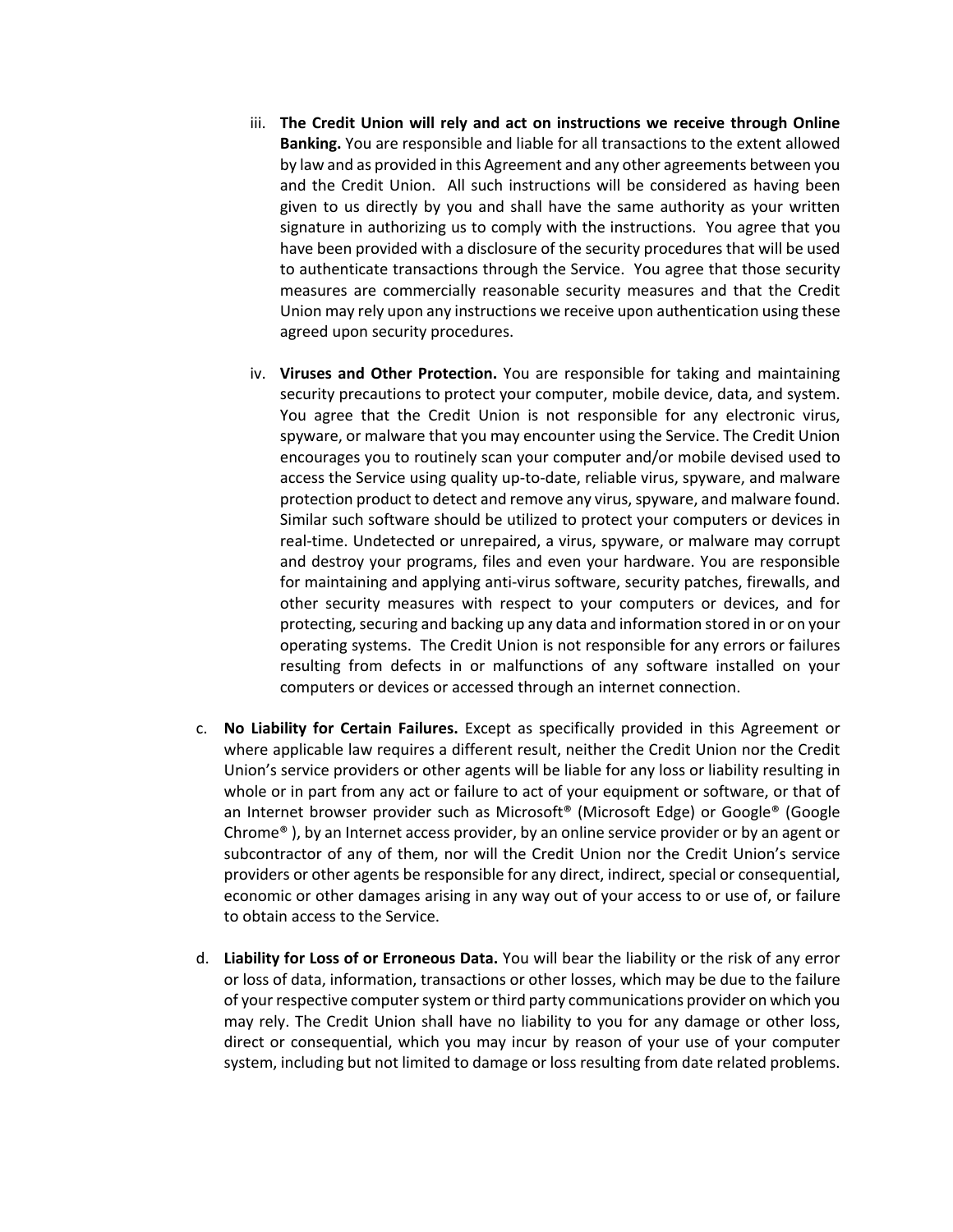- e. **Joint Accounts.** If the Service is linked to one or more joint accounts, the Credit Union may act on the verbal, written, or electronic instructions of any authorized signer, even if some other document would require dual authorizations or dual signatures.
- f. **Joint and Several Liability.** If any one or more of your deposit accounts has co-owners, each co-owner will be jointly and severally liable for any obligation which arises from the use of the Service.
- g. **Changes to this Agreement.** The Credit Union may change this Agreement from time to time. We will notify you of such changes by mail or electronic message. If you utilize the Service after the effective date of such change, you indicate your agreement to the change.
- h. **No Extension of Credit.** You must have on deposit in your Payment Account sufficient amounts to enable the Credit Union to make the debit. Nothing in this Agreement will constitute or be deemed a commitment by the Credit Union to extend credit to you, or to grant to you overdraft privileges. The Credit Union will not have any obligation to make any funds available to you to effect any payment being made by you or to enable you to use the Service. Any obligation to extend credit to you or to otherwise make funds available to you must be set out in a separate agreement executed by the Credit Union through a person authorized to make credit decisions on the Credit Union's behalf.
- i. **Grant of Security Interest.** As security for your obligations to the Credit Union under this Agreement, you grant to us a present and continuing security interest in the following: (i) all of your accounts and all distribution/collection points related to any one or more of your accounts associated with the Service; (ii) all now existing and all hereafter arising contract rights relating to your accounts associated with the Service and the distribution/collection points related to any one or more of your accounts; (iii) all cash, checks, drafts, instruments, chattel paper, money orders, remittances, wire transfers, accounts, securities and other items of value or payment intangibles belong to you or payable to you, which are now in or may in the future be in or paid or deposited to your accounts and which are now in or may in the future be in or deposited in any distribution/collection points related to any of your accounts; and (iv) all present proceeds and future proceeds of or related to the foregoing accounts, depository/collection points and cash, checks, drafts, instruments, chattel paper, money orders, remittances, wire transfers, accounts, securities and other items of value or payment intangibles.
- j. **Assignment.** You may not assign this Agreement to any other person or entity. The Credit Union may assign this Agreement to any company with which we are directly or indirectly affiliated, or to any successor to the Credit Union (whether by purchase, merger or otherwise). The Credit Union may also assign or delegate certain of our rights or responsibilities under this Agreement to independent contractors or other third parties.
- k. **Survival.** The provisions of this Agreement, which by their nature survive expiration or termination of this Agreement, shall survive the termination of this Agreement.